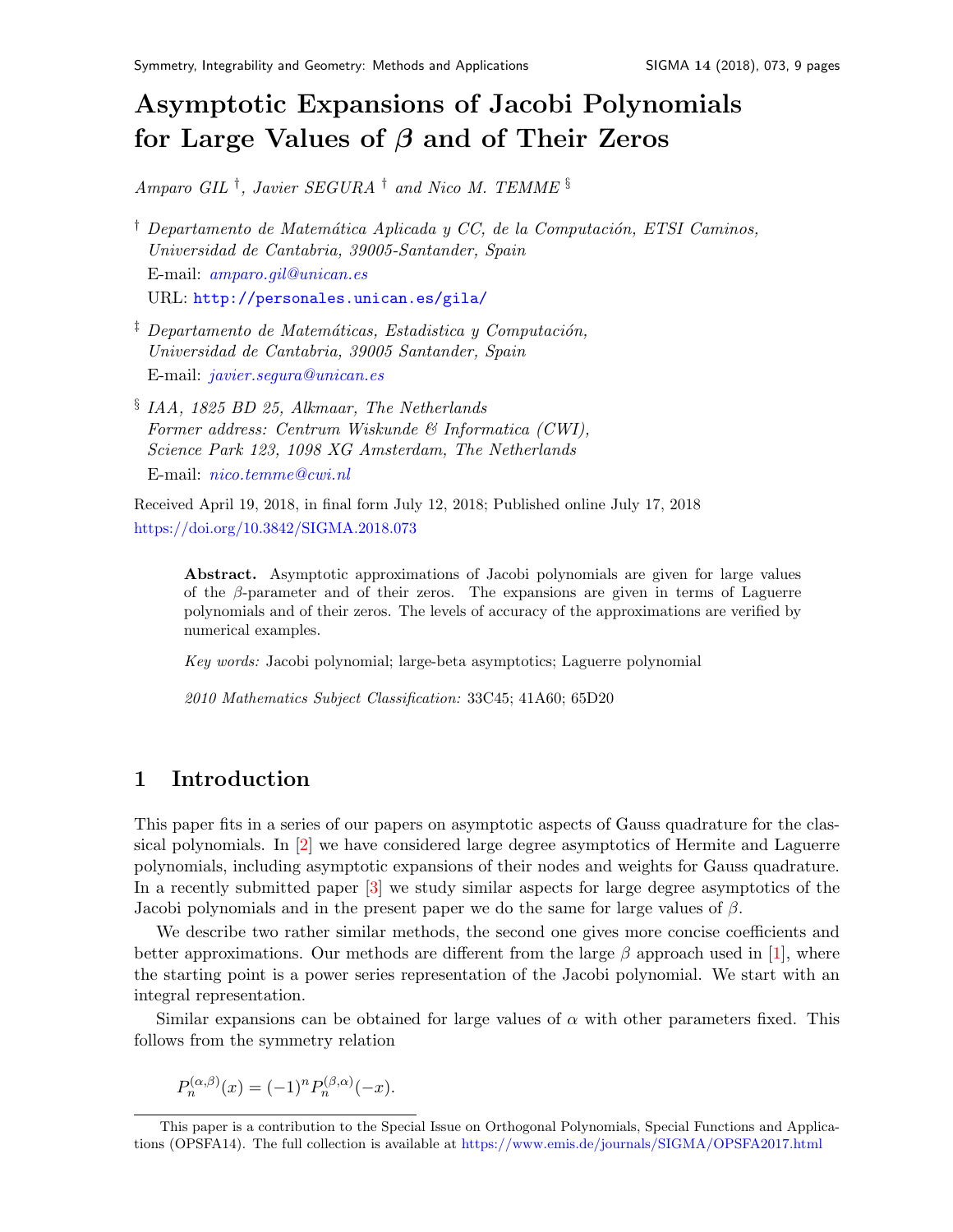# <span id="page-1-4"></span>2 A first expansion

For details and properties of the orthogonal polynomials, we refer to [\[4\]](#page-8-3). The following limit is well known

$$
\lim_{\beta \to \infty} P_n^{(\alpha,\beta)} \left( 1 - \frac{2x}{\beta} \right) = L_n^{(\alpha)}(x).
$$

The expansions in this paper give asymptotic details of this limit.

For deriving the results we use the Cauchy integral that follows from the Rodrigues formula for the Jacobi polynomial

<span id="page-1-0"></span>
$$
P_n^{(\alpha,\beta)}(x) = \frac{(-1)^n}{2^n w(x)} \frac{1}{2\pi i} \int_{\mathcal{C}} \frac{w(z) (1-z^2)^n}{(z-x)^{n+1}} \mathrm{d}z, \qquad x \in (-1,1), \tag{2.1}
$$

where  $w(z) = (1-z)^{\alpha}(1+z)^{\beta}$  and C is a contour around x with  $\pm 1$  outside the contour. Similarly, for the Laguerre polynomial

$$
L_n^{(\alpha)}(x) = \frac{1}{2\pi i} \int_{\mathcal{L}} (s+1)^{n+\alpha} e^{-xs} \frac{ds}{s^{n+1}},
$$

where  $\mathcal L$  is a contour around 0 with  $-1$  outside the contour.

By changing the variable in  $(2.1)$ , writing  $z = x - (1 - x)s$ , it follows that

<span id="page-1-6"></span>
$$
P_n^{(\alpha,\beta)}(x) = \frac{(1+x)^n}{2^n} \frac{1}{2\pi i} \int_C (s+1)^{n+\alpha} \left(1 - \frac{1-x}{1+x}s\right)^{n+\beta} \frac{ds}{s^{n+1}},\tag{2.2}
$$

where C is a contour around 0 with  $-1$  and  $(1+x)/(1-x)$  outside the contour.

Next, replacing x by  $1 - 2x/\beta$  we find for  $0 < x < \beta$ 

<span id="page-1-5"></span>
$$
P_n^{(\alpha,\beta)}\left(1-\frac{2x}{\beta}\right) = \frac{(1-x/\beta)^n}{2\pi i} \int_{\mathcal{C}} (s+1)^{n+\alpha} \left(1-\frac{x}{\beta-x}s\right)^{n+\beta} \frac{ds}{s^{n+1}},\tag{2.3}
$$

where the contour is around 0 with  $-1$  and  $(\beta - x)/x$  outside the contour.

We expand

<span id="page-1-1"></span>
$$
(1 - x/\beta)^n \left(1 - \frac{x}{\beta - x}s\right)^{n + \beta} = e^{-xs} \sum_{k=0}^{\infty} \frac{c_k(n, x; s)}{\beta^k},
$$
\n(2.4)

and we obtain

<span id="page-1-2"></span>
$$
P_n^{(\alpha,\beta)}\left(1-\frac{2x}{\beta}\right) = \sum_{k=0}^n \frac{\Phi_k(n,\alpha,x)}{\beta^k},\tag{2.5}
$$

where

<span id="page-1-3"></span>
$$
\Phi_k(n,\alpha,x) = \frac{1}{2\pi i} \int_{\mathcal{C}} (s+1)^{n+\alpha} e^{-xs} c_k(n,\alpha,x;s) \frac{ds}{s^{n+1}}.
$$
\n(2.6)

The same expansion has been derived in [\[1\]](#page-8-2), starting from a polynomial  $_2F_1$ -representation of the Jacobi polynomial, and explicit forms of  $\Phi_k(n, \alpha, x)$  are given in terms of symmetric functions. The first  $\Phi_k(n, \alpha, x)$  are shown in terms of derivatives of  $L_n^{(\alpha)}(x)$ .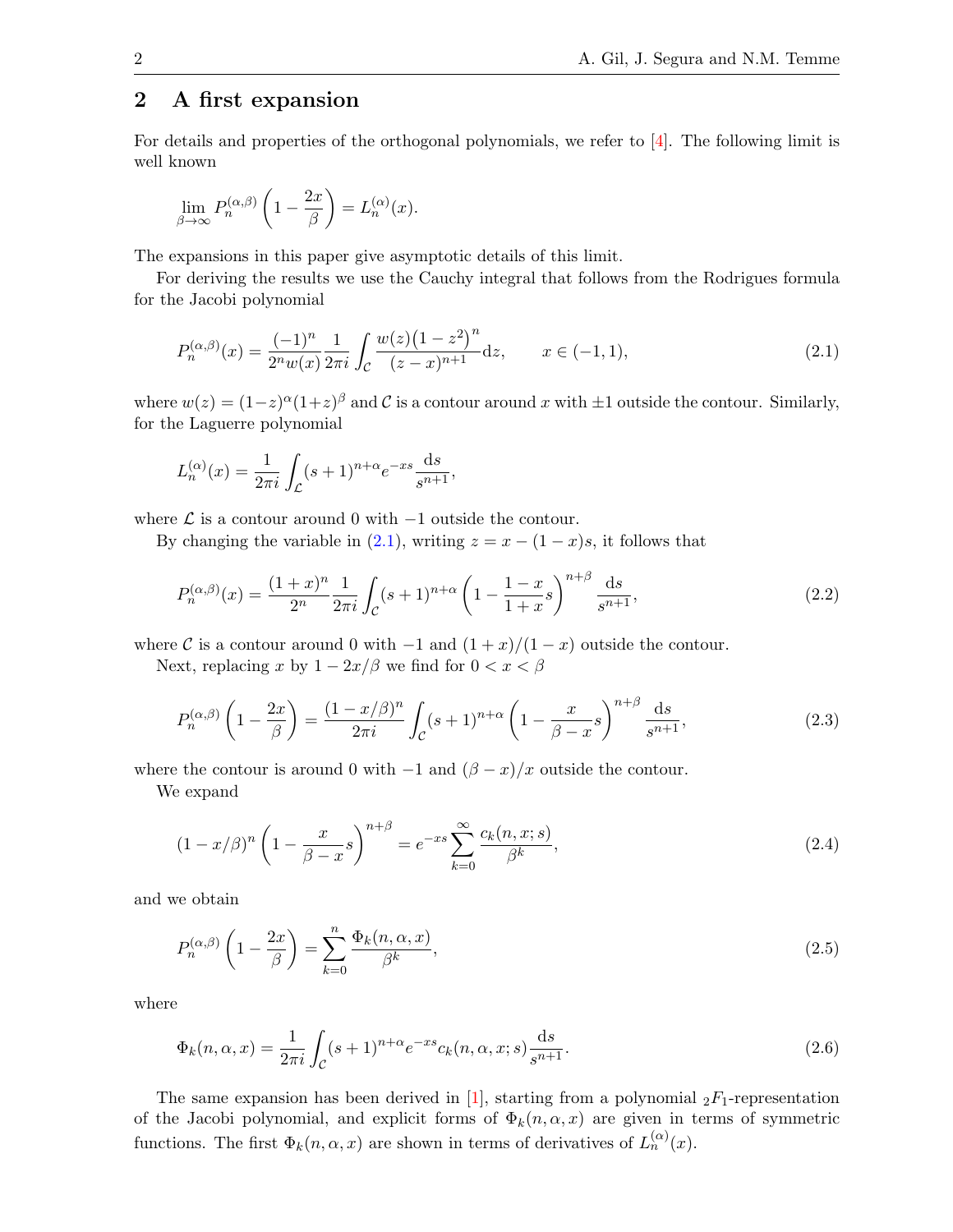**Remark 1.** The expansion in [\(2.4\)](#page-1-1) is convergent for  $\beta > |x| (1 + |s|)$ , and initially we obtain an infinite expansion in [\(2.5\)](#page-1-2) of the Jacobi polynomial. Because this expansion defines an analytic function of  $\beta$  for large enough values of  $\beta$  (depending on x and s), the relation in [\(2.5\)](#page-1-2) (with the infinite series) defines an analytical identity. But when we expand the left-hand side into an *n*th degree power series by using one of the available power series of a  $_2F_1$ -representation, we can rearrange that expansion into a finite nth degree expansion with negative powers of  $\beta$ . Because of the analytical relationship the series in [\(2.5\)](#page-1-2) is finite, as shown.

Another point is that the Rodrigues formula and the Cauchy integral in [\(2.1\)](#page-1-0) are not only valid for  $x \in (-1, 1)$ , as mentioned because of convention. But the relation in [\(2.5\)](#page-1-2) shows two polynomials in x on both sides. Again, by using the analytical relationship we can take for  $x$ any complex value. But the large  $\beta$  asymptotic property holds uniformly for bounded values of  $n, \alpha$  and  $x$ .

The first coefficients  $c_k(n, x; s)$  are

<span id="page-2-2"></span>
$$
c_0(n, x; s) = 1,
$$
  
\n
$$
c_1(n, x; s) = -\frac{1}{2}x(2xs + xs^2 + 2ns + 2n),
$$
  
\n
$$
c_2(n, x; s) = \frac{1}{24}x^2(-24xs^2 - 24xs - 8xs^3 - 24ns - 12ns^2 + 12x^2s^2 + 12x^2s^3 + 36xs^2n + 3x^2s^4 + 12xs^3n + 12ns^2s^2 + 24nxs + 24n^2s - 12n + 12n^2).
$$
\n(2.7)

These are polynomials in s of degree 2k. The  $\Phi_k(n, \alpha, x)$  are combinations of Laguerre polynomials, because a power  $s^j$  in  $c_k(n, x; s)$  gives

<span id="page-2-0"></span>
$$
L_{n-j}^{(\alpha+j)}(x) = (-1)^j \frac{\mathrm{d}^j}{\mathrm{d}x^j} L_n^{(\alpha)}(x). \tag{2.8}
$$

That is, when we write

<span id="page-2-4"></span>
$$
c_k(n, x; s) = \sum_{j=0}^{2k} c_{jk} s^j,
$$
\n(2.9)

we obtain

<span id="page-2-5"></span>
$$
\Phi_k(n,\alpha,x) = \sum_{j=0}^{\min(n,2k)} c_{jk} L_{n-j}^{(\alpha+j)}(x) = \sum_{j=0}^{\min(n,2k)} c_{jk}(-1)^j \frac{\mathrm{d}^j}{\mathrm{d}x^j} L_n^{(\alpha)}(x). \tag{2.10}
$$

For expansions of the zeros of the Jacobi polynomial when  $\beta$  is large, it is convenient to have a representation in the form

<span id="page-2-3"></span>
$$
P_n^{(\alpha,\beta)}\left(1-\frac{2x}{\beta}\right) = L_n^{(\alpha)}(x)U(n,\alpha,\beta,x) + L_{n-1}^{(\alpha)}(x)V(n,\alpha,\beta,x),\tag{2.11}
$$

with expansions

<span id="page-2-1"></span>
$$
U(n,\alpha,\beta,x) = \sum_{k=0}^{n} \frac{u_k(n,\alpha,x)}{\beta^k}, \qquad V(n,\alpha,\beta,x) = \sum_{k=0}^{n} \frac{v_k(n,\alpha,x)}{\beta^k}.
$$
 (2.12)

These coefficients can be obtained by writing the Laguerre polynomials  $L_{n-i}^{(\alpha+j)}$  $_{n-j}^{(\alpha+j)}(x)$  in  $(2.8)$  as (see also  $[1, \text{Lemma } 1]$  $[1, \text{Lemma } 1]$ )

$$
L_{n-j}^{(\alpha+j)}(x) = P_j(n, \alpha, x) L_n^{(\alpha)}(x) + Q_j(n, \alpha, x) L_{n-1}^{(\alpha)}(x),
$$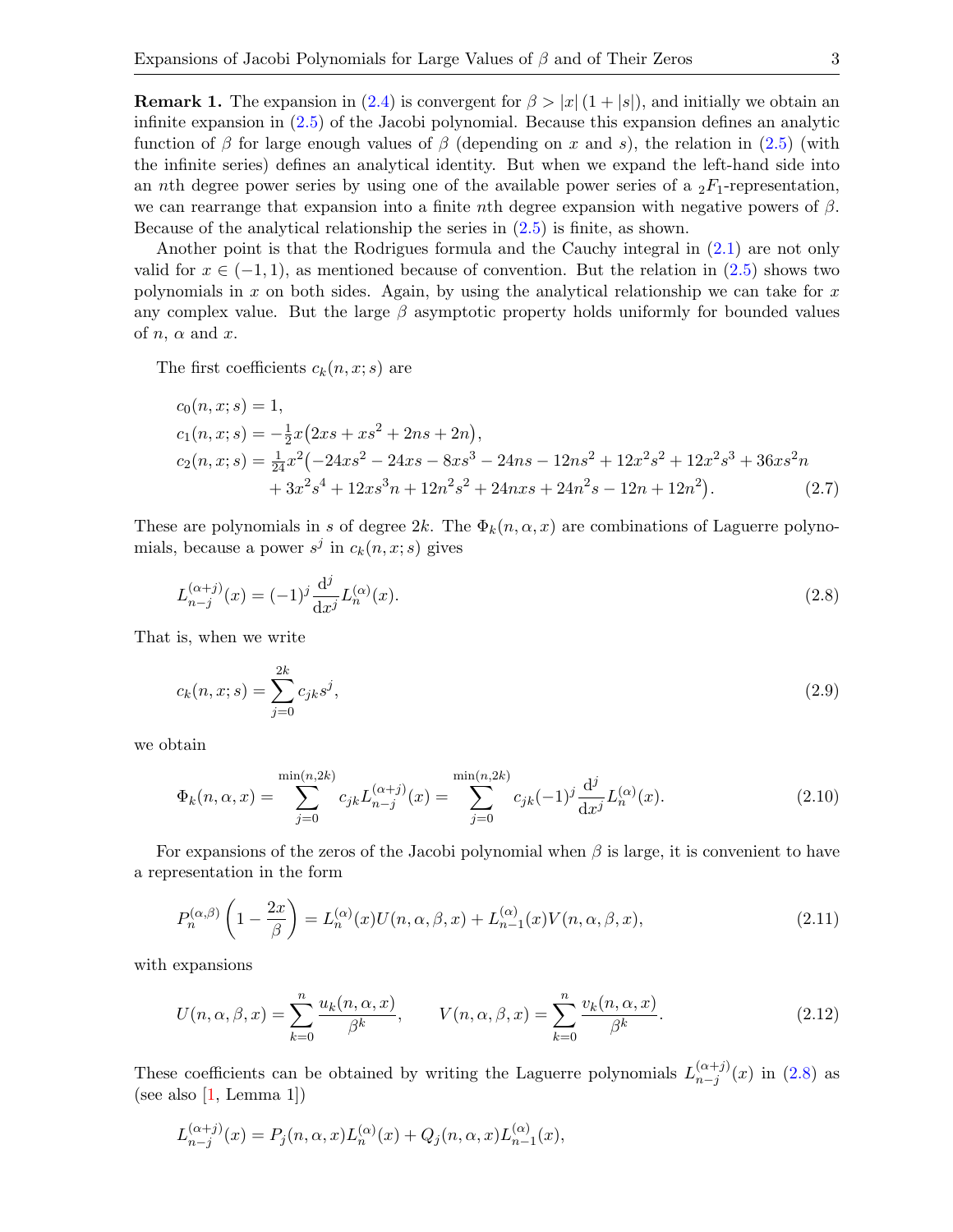where  $j = 0, 1, 2, \ldots, n$  and the  $P_j$  and  $Q_j$  follow from

$$
P_0(n, \alpha, x) = 1, \qquad Q_0(n, \alpha, x) = 0, \qquad xP_1(n, \alpha, x) = -n, \qquad xQ_1(n, \alpha, x) = n + \alpha,
$$
  
\n
$$
xP_{j+1}(n, \alpha, x) = (\alpha + j - x)P_j(n, \alpha, x) + (j - n - 1)P_{j-1}(n, \alpha, x),
$$
  
\n
$$
xQ_{j+1}(n, \alpha, x) = (\alpha + j - x)Q_j(n, \alpha, x) + (j - n - 1)Q_{j-1}(n, \alpha, x).
$$

These relations follow from the standard recurrence relations of the Laguerre polynomials. An extra useful relation is (for  $j = 0, 1, \ldots, n - 1$ ),

$$
xL_{n-j-1}^{(\alpha+j+1)}(x) + (x-j-\alpha)L_{n-j}^{(\alpha+j)}(x) + (n-j+1)L_{n-j+1}^{(\alpha+j-1)}(x) = 0.
$$

The coefficients  $u_k(n, \alpha, x)$  and  $v_k(n, \alpha, x)$  are given by

<span id="page-3-0"></span>
$$
u_k(n, \alpha, x) = \sum_{j=0}^{\min(n, 2k)} c_{jk} P_j(n, \alpha, x), \qquad v_k(n, \alpha, x) = \sum_{j=0}^{\min(n, 2k)} c_{jk} Q_j(n, \alpha, x). \tag{2.13}
$$

The first coefficients are

$$
u_0(n, \alpha, x) = 1, \qquad v_0(n, \alpha, x) = 0,
$$
  
\n
$$
u_1(n, \alpha, x) = \frac{1}{2}n(2n + \alpha + 1), \qquad v_1(n, \alpha, x) = -\frac{1}{2}(n + \alpha)(\alpha + 2n + x + 1).
$$

We give a numerical example. We take  $n = 10$ ,  $\alpha = \frac{1}{3}$  $\frac{1}{3}$ ,  $x = 1$ , and several values of  $\beta$ . We use the expansions in  $(2.12)$  summing up till  $k = k_{\text{max}}$ . In Table [1](#page-4-0) we give the relative errors. We compared the results with computed results by Maple with Digits  $= 16$ .

<span id="page-3-1"></span>Remark 2. The results become better when we take smaller values of x. First observe that the coefficients  $c_k(n, \alpha, x; s)$  used in [\(2.4\)](#page-1-1) and [\(2.6\)](#page-1-3) have a front factor  $x^k$ , a few first examples are shown in [\(2.7\)](#page-2-2). Hence, for  $x = 0$  only the term  $k = 0$  survives and  $x = 0$  gives on both sides of [\(2.5\)](#page-1-2) the correct value

$$
P_n^{(\alpha,\beta)}(1) = L_n^{(\alpha)}(0) = \binom{n+\alpha}{n}.
$$

This property of the coefficients  $c_k(n, \alpha, x; s)$  is lost in the results [\(2.11\)](#page-2-3), which is obtained after rearranging [\(2.5\)](#page-1-2). However, using  $x = 0$  in [\(2.11\)](#page-2-3) with  $k = 0$ , that is, with  $U = 1$  and  $V = 0$ , gives again the correct result, but U and V assume different values when using the sums in [\(2.12\)](#page-2-1).

As an example that small values of x give better results, we use  $x = 1/100$ . With  $\beta = 50$ ,  $n = 10, \alpha = 1/3$  as in Table [1,](#page-4-0) we obtain the results for various values of  $k_{\text{max}}$ , which are much better than those for  $x = 1$ :

$$
0.86 \times 10^{-4}
$$
,  $0.19 \times 10^{-6}$ ,  $0.22 \times 10^{-9}$ ,  $0.15e \times 10^{-12}$ ,  $0.90 \times 10^{-15}$ .

When we want to use the expansion of  $P_n^{(\alpha,\beta)}(z)$  for a general  $z \in (-1,1)$ , the corresponding x in  $P_n^{(\alpha,\beta)}(1-2x/\beta)$  is  $x=\frac{1}{2}$  $\frac{1}{2}\beta(1-z)$ . The representation in [\(2.11\)](#page-2-3) and expansions in [\(2.12\)](#page-2-1) remain valid, but the expansions lose their asymptotic property, because  $x = \mathcal{O}(\beta)$ .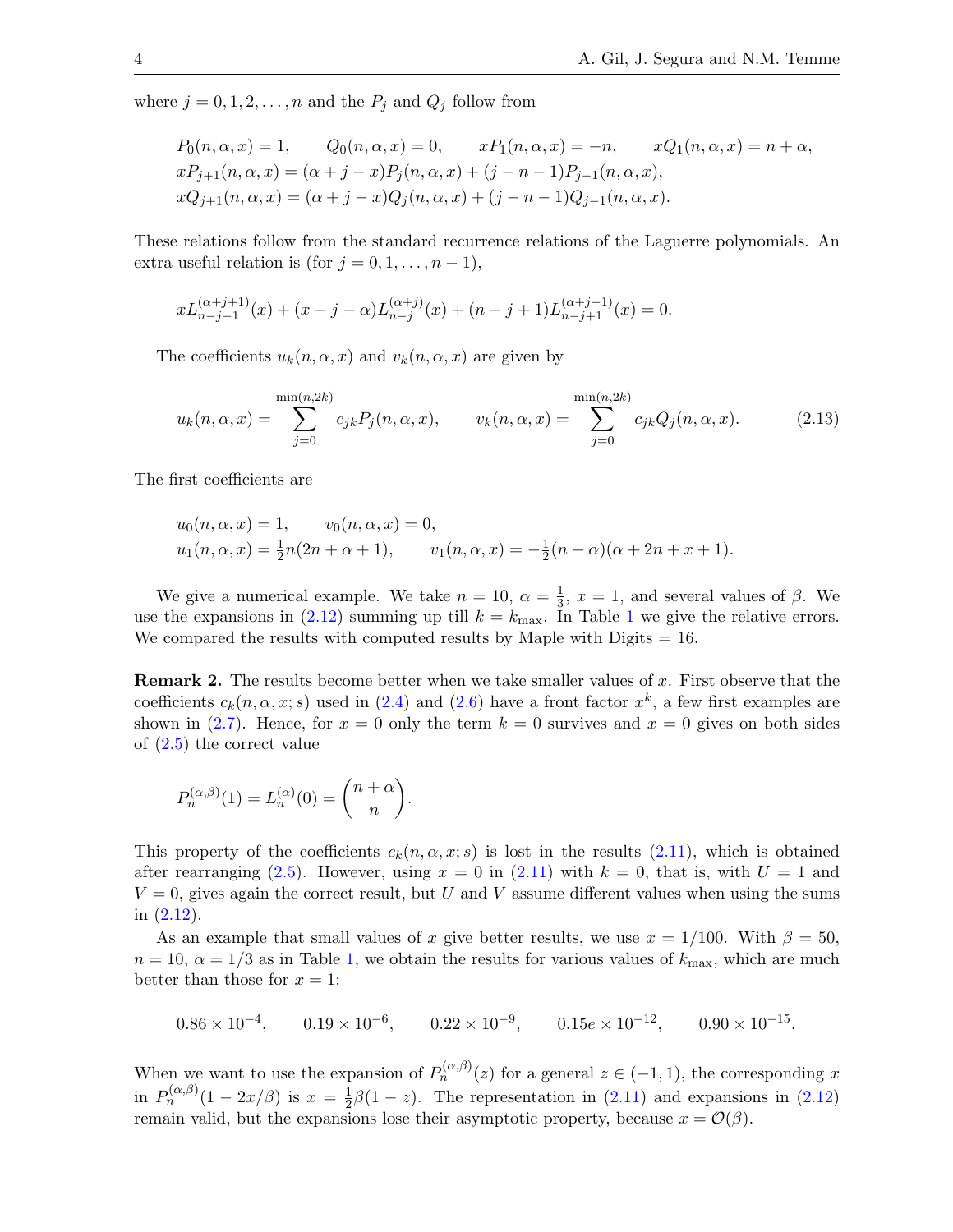**Table 1.** Relative errors in the computation of  $P_n^{(\alpha,\beta)}(1-2x/\beta)$  with  $n=10$ ,  $\alpha=\frac{1}{3}$ ,  $x=1$ , and several values of  $\beta$  by using the expansions [\(2.12\)](#page-2-1) summing up till  $k = k_{\text{max}}$ .

<span id="page-4-0"></span>

| $k_{\text{max}} \rightarrow 1$ |  | $\mathbb{R}^3$ |                                                                                                               | $\mathcal{D}$                                                                                                  |
|--------------------------------|--|----------------|---------------------------------------------------------------------------------------------------------------|----------------------------------------------------------------------------------------------------------------|
| В                              |  |                |                                                                                                               |                                                                                                                |
| 50                             |  |                | $0.19 \times 10^{-0}$ $0.13 \times 10^{-1}$ $0.12 \times 10^{-1}$ $0.16 \times 10^{-2}$ $0.99 \times 10^{-4}$ |                                                                                                                |
| 100                            |  |                | $0.67 \times 10^{-1}$ $0.28 \times 10^{-2}$ $0.94 \times 10^{-3}$ $0.60 \times 10^{-4}$ $0.19 \times 10^{-5}$ |                                                                                                                |
| 500                            |  |                | $0.38 \times 10^{-2}$ $0.39 \times 10^{-4}$ $0.22 \times 10^{-5}$ $0.27 \times 10^{-7}$ $0.17 \times 10^{-9}$ |                                                                                                                |
| 1000                           |  |                |                                                                                                               | $0.10 \times 10^{-2}$ $0.53 \times 10^{-5}$ $0.14 \times 10^{-6}$ $0.90 \times 10^{-9}$ $0.28 \times 10^{-11}$ |

### <span id="page-4-3"></span>2.1 Expansions of the zeros

We use the method described in our previous papers [\[2,](#page-8-0) [3\]](#page-8-1). We denote the zeros of

$$
P_n^{(\alpha,\beta)}(z)
$$
 by  $z_k$ ,  $z_1 < z_2 < \cdots < z_n$ ,  
\n
$$
P_n^{(\alpha,\beta)}(1 - 2x/\beta)
$$
 by  $x_k$ ,  $x_1 > x_2 > \cdots > x_n$ ,  
\n
$$
L_n^{(\alpha)}(x)
$$
 by  $\ell_k$ ,  $\ell_1 < \ell_2 < \cdots < \ell_n$ .

Clearly, for large  $\beta$ ,  $x_1$  can be approximated by  $\ell_n$ ,  $x_2$  by  $\ell_{n-1}$ , and in general  $x_k$  by  $\ell_{n-k+1}$ ,  $k = 1, 2, \ldots, n$ .

We assume for  $x_k$  an expansion of the form

<span id="page-4-2"></span>
$$
x_k = \ell_{n-k+1} + \varepsilon, \qquad \varepsilon \sim \sum_{k=1}^{\infty} \frac{\varepsilon_k}{\beta^k}, \qquad \beta \to \infty,
$$
\n(2.14)

and expand the right-hand side of [\(2.11\)](#page-2-3), denoted by  $W(x)$ , at  $x = \ell_{n-k+1}$  for small values of  $\varepsilon$ :

$$
W(x_k) = W(\ell_{n-k+1} + \varepsilon) = \sum_{k=0}^{\infty} \frac{\varepsilon^k}{k!} \frac{\mathrm{d}^k}{\mathrm{d}x^k} W(x) = 0,
$$

where the derivatives are evaluated at  $x = \ell_{n-k+1}$ . Substituting the expansion of  $\varepsilon$  and those in [\(2.12\)](#page-2-1), we collect equal powers of  $\beta$  to obtain  $\varepsilon_k$ . The first few are

$$
\varepsilon_1 = \frac{xv_1}{\alpha + n},
$$
  
\n
$$
\varepsilon_2 = -\frac{x}{2(\alpha + n)^2} (2nu_1v_1 + 2\alpha u_1v_1 + \alpha v_1^2 - 2\alpha v_2 + 2nv_1^2 - 2xv_1v_1' - xv_1^2 - 2nv_2 - v_1^2),
$$

where  $u_k$ ,  $v_k$  are the coefficients in [\(2.12\)](#page-2-1), and  $x = \ell_{n-k+1}$ . In terms of the original variables:

$$
\varepsilon_1 = -\frac{x}{2}(\alpha + 2n + x + 1),
$$
  
\n
$$
\varepsilon_2 = \frac{x}{24}(5 + 7\alpha^2 + 12\alpha + 24n(1 + \alpha + n) + 13(1 + \alpha + 2n)x + 4x^2),
$$
  
\n
$$
\varepsilon_3 = -\frac{x}{48}(9\alpha^3 + 42n\alpha^2 + 23x\alpha^2 + 21\alpha^2 + 42x\alpha + 72n^2\alpha + 84xn\alpha + 15\alpha + 14x^2\alpha + 72n\alpha + 19x + 72n^2 + 30n + 48n^3 + 84n^2x + 3 + 84nx + 14x^2 + 28nx^2 + 2x^3).
$$

The coefficients  $\varepsilon_1$  and  $\varepsilon_2$  correspond with A and B in Theorem 2 of [\[1\]](#page-8-2), where a little more general result is given. $<sup>1</sup>$  $<sup>1</sup>$  $<sup>1</sup>$ </sup>

<span id="page-4-1"></span><sup>&</sup>lt;sup>1</sup>The term  $2\alpha(1+2\mu)$  in B of [\[1,](#page-8-2) Theorem 2] seems to be not correct; it should correspond with the term  $12\alpha$ in our  $\varepsilon_2.$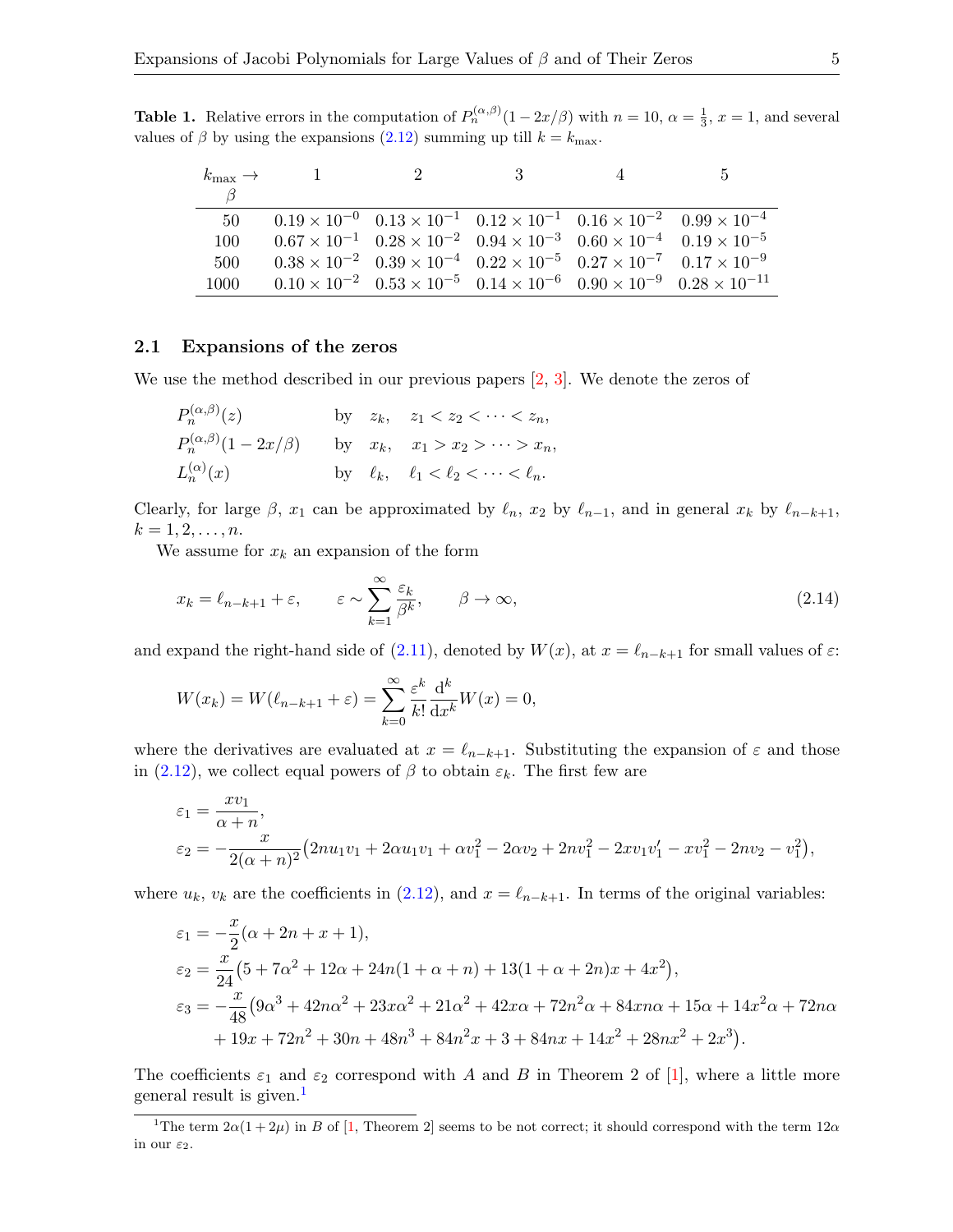<span id="page-5-0"></span>**Table 2.** Relative errors in the computation of the zeros  $z_k$  of  $P_n^{(\alpha,\beta)}(z)$  with  $n=5$ ,  $\alpha=\frac{1}{3}$ ,  $\beta=100$ by using the asymptotic expansion [\(2.14\)](#page-4-2) with more and more terms. We compared the results with the zeros computed by Maple with Digits  $= 16$ .

| k | 1 term                        | 2 terms               | 3 terms | 4 terms                                                           | 5 terms |
|---|-------------------------------|-----------------------|---------|-------------------------------------------------------------------|---------|
|   | $1 \quad 0.43 \times 10^{-2}$ | $0.49 \times 10^{-3}$ |         | $0.54 \times 10^{-4}$ $0.60 \times 10^{-5}$ $0.33 \times 10^{-4}$ |         |
|   | 2 $0.14 \times 10^{-2}$       | $0.13 \times 10^{-3}$ |         | $0.12 \times 10^{-4}$ $0.11 \times 10^{-5}$ $0.23 \times 10^{-5}$ |         |
|   | 3 $0.46 \times 10^{-3}$       | $0.36 \times 10^{-4}$ |         | $0.28 \times 10^{-5}$ $0.22 \times 10^{-6}$ $0.68 \times 10^{-7}$ |         |
|   | 4 $0.14 \times 10^{-3}$       | $0.90 \times 10^{-5}$ |         | $0.60 \times 10^{-6}$ $0.40 \times 10^{-7}$ $0.60 \times 10^{-8}$ |         |
|   | $5 \t 0.24 \times 10^{-4}$    | $0.14 \times 10^{-5}$ |         | $0.85 \times 10^{-7}$ $0.50 \times 10^{-8}$ $0.30 \times 10^{-9}$ |         |

We give a numerical example. We take  $n=5, \alpha=\frac{1}{3}$  $\frac{1}{3}$  and  $\beta = 100$ , and we use the expansion in [\(2.14\)](#page-4-2) with more and more terms  $\varepsilon_k/\beta^k$ . In Table [2](#page-5-0) we give the relative errors. As expected, the larger zeros  $z_k$  (larger k) are computed with somewhat higher accuracy.

<span id="page-5-3"></span>**Remark 3.** We have used  $n = 5$  and given the results for all zeros. For larger values of n the method still works for the larger zeros, but the results become less accurate. For example, when we take  $n=25, \alpha=\frac{1}{3}$  $\frac{1}{3}$ ,  $\beta = 100$ , and 5 terms in the expansion in [\(2.14\)](#page-4-2), the zero  $z_{21}$  has a relative accuracy  $0.30 \times 10^{-3}$  and the largest zero  $z_{25}$  has a relative error  $0.37 \times 10^{-6}$ . When  $n = 50$ ,  $z_{45}$  has a relative error  $0.10 \times 10^{-1}$  and  $z_{50}$  has a relative error  $0.94 \times 10^{-5}$ .

## 3 An alternative expansion

The first expansion in Section [2](#page-1-4) gives the expansion derived in  $[1]$ , although obtained by a different method. In this section we derive another expansion which performs better and has simpler coefficients. First observe that the factor  $(1 - x/\beta)^n$  in front of the integral  $(2.3)$  is included in the expansion in  $(2.4)$ . We have included it to obtain the same expansion as in [\[1\]](#page-8-2), but there is no need to do so. Next, we can obtain simpler coefficients when we take  $b = n + \beta$  as a new parameter. Because the large  $\beta$  parameter is replaced by a larger parameter, this may have influence on the accuracy of the results.

With this new parameter we write the representation in  $(2.2)$  in the form

<span id="page-5-2"></span>
$$
P_n^{(\alpha,\beta)}\left(1-\frac{2x}{b}\right) = \frac{(1-x/b)^n}{2\pi i} \int_{\mathcal{C}} (s+1)^{n+\alpha} \left(1-\frac{x}{b-x}s\right)^b \frac{ds}{s^{n+1}},\tag{3.1}
$$

and we expand first in powers of s:

<span id="page-5-1"></span>
$$
\left(1 - \frac{x}{b - x}s\right)^b = e^{-xs} \sum_{k=0}^{\infty} a_k(b, x)\xi^k s^k, \qquad \xi = x/(b - x), \qquad b = \beta + n. \tag{3.2}
$$

We find for the first coefficients

$$
a_0(b, x) = 1, \t a_1(b, x) = -x, \t a_2(b, x) = \frac{1}{2}(x^2 - b),
$$
  
\n
$$
a_3(b, x) = \frac{1}{6}(3bx - 2b - x^3), \t a_4(b, x) = \frac{1}{24}(3b^2 - 6b + 8bx - 6bx^2 + x^4),
$$
  
\n
$$
a_5(b, x) = \frac{1}{120}(30bx + 20b^2 - 20bx^2 - 15b^2x - 10bx^3 - 24b - x^5),
$$

and obtain the finite expansion

$$
P_n^{(\alpha,\beta)}\left(1-\frac{2x}{b}\right) = (1-x/b)^n \sum_{k=0}^n \xi^k a_k(b,x) L_{n-k}^{(\alpha+k)}(x)
$$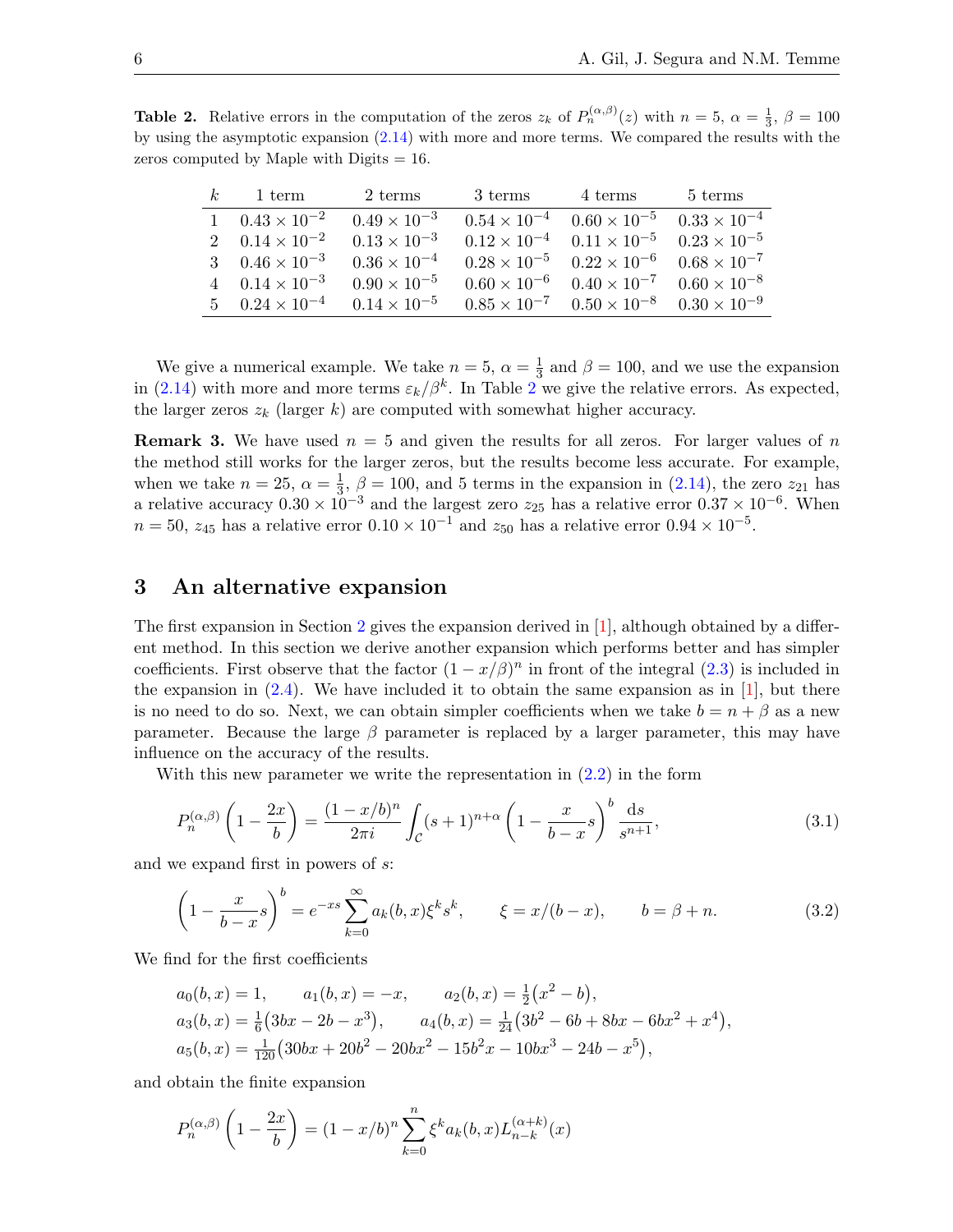<span id="page-6-0"></span>
$$
= (1 - x/b)^n \sum_{k=0}^n (-\xi)^k a_k(b, x) \frac{\mathrm{d}^k}{\mathrm{d}x^k} L_n^{(\alpha)}(x). \tag{3.3}
$$

The expansion is finite because powers  $s^k$  in [\(3.2\)](#page-5-1) with  $k > n$  absorb the pole at  $s = 0$  in [\(3.1\)](#page-5-2). In addition, because

$$
\xi^{2k} a_{2k}(b, x) = \mathcal{O}(b^{-k}), \qquad \xi^{2k+1} a_{2k+1}(b, x) = \mathcal{O}(b^{-k-1}), \qquad b \to \infty,
$$

the expansion in [\(3.3\)](#page-6-0) has an asymptotic character for large values of  $b = \beta + n$ .

To obtain an expansion in negative powers of  $b$  we expand

$$
\left(1 - \frac{x}{b-x}s\right)^b = e^{-xs} \sum_{k=0}^{\infty} \frac{d_k(x;s)}{b^k},
$$

and we find

$$
d_0(x; s) = 1, \t d_1(x; s) = -\frac{1}{2}sx^2(s+2),
$$
  

$$
d_2(x; s) = \frac{1}{24}sx^3(-24 - 24s - 8s^2 + 12xs + 12xs^2 + 3xs^3).
$$

These are the alternative ones of the  $c_k(n, x; s)$  in [\(2.7\)](#page-2-2) and they are much simpler because n is not explicitly included.

We write as in  $(2.9)$ 

$$
d_k(x;s) = \sum_{j=0}^{2k} d_{jk} s^j,
$$

and obtain

$$
P_n^{(\alpha,\beta)}\left(1-\frac{2x}{b}\right) = (1-x/b)^n \sum_{k=0}^n \frac{\Psi_k(n,\alpha,x)}{b^k},
$$

where

$$
\Psi_k(n, \alpha, x) = \frac{1}{2\pi i} \int_C (s+1)^{n+\alpha} e^{-xs} d_k(x; s) \frac{ds}{s^{n+1}},
$$

and, as in  $(2.10)$ ,

$$
\Psi_k(n, \alpha, x) = \sum_{j=0}^{\min(n, 2k)} d_{jk} L_{n-j}^{(\alpha+j)}(x) = \sum_{j=0}^{\min(n, 2k)} d_{jk} (-1)^j \frac{d^j}{dx^j} L_n^{(\alpha)}(x).
$$

Finally, we write

$$
P_n^{(\alpha,\beta)}\left(1-\frac{2x}{b}\right) = (1-x/b)^n W(n,\alpha,\beta,x),
$$
  
 
$$
W(n,\alpha,\beta,x) = L_n^{(\alpha)}(x) Y(n,\alpha,\beta,x) + L_{n-1}^{(\alpha)}(x) Z(n,\alpha,\beta,x),
$$

with expansions

<span id="page-6-1"></span>
$$
Y(n,\alpha,\beta,x) = \sum_{k=0}^{n} \frac{y_k(n,\alpha,x)}{b^k}, \qquad Z(n,\alpha,\beta,x) = \sum_{k=0}^{n} \frac{z_k(n,\alpha,x)}{b^k}.
$$
 (3.4)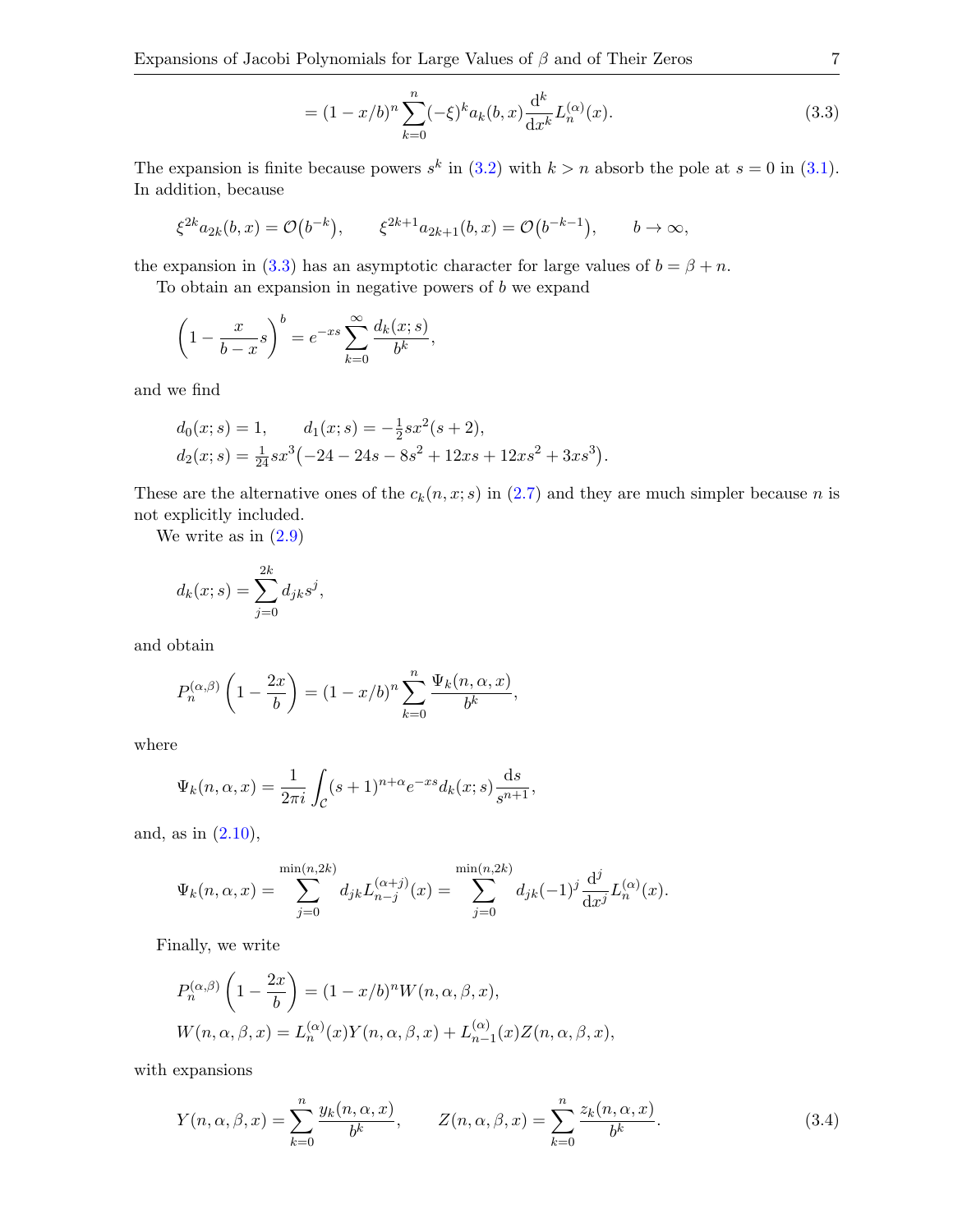**Table 3.** Relative errors in the computation of  $P_n^{(\alpha,\beta)}(1-2x/b)$  with  $n=10$ ,  $\alpha=\frac{1}{3}$ ,  $x=1$ ,  $b=n+\beta$ , and several values of  $\beta$ . We use the expansion in [\(3.4\)](#page-6-1) summing up till  $k = k_{\text{max}}$ .

<span id="page-7-0"></span>

|         | $k_{\text{max}} \rightarrow 1$ | $\overline{\phantom{a}}$ 2 | $-3$ |                                                                                                                  | 5. |
|---------|--------------------------------|----------------------------|------|------------------------------------------------------------------------------------------------------------------|----|
| $\beta$ |                                |                            |      |                                                                                                                  |    |
|         |                                |                            |      | 50 $0.10 \times 10^{-1}$ $0.38 \times 10^{-3}$ $0.13 \times 10^{-4}$ $0.39 \times 10^{-6}$ $0.12 \times 10^{-7}$ |    |
| 100.    |                                |                            |      | $0.33 \times 10^{-2}$ $0.67 \times 10^{-4}$ $0.12 \times 10^{-5}$ $0.20 \times 10^{-7}$ $0.33 \times 10^{-9}$    |    |
| 500-    |                                |                            |      | $0.16 \times 10^{-3}$ $0.72 \times 10^{-6}$ $0.28 \times 10^{-8}$ $0.10 \times 10^{-10}$ $0.36 \times 10^{-13}$  |    |
| 1000    |                                |                            |      | $0.42 \times 10^{-4}$ $0.94 \times 10^{-7}$ $0.18 \times 10^{-9}$ $0.34 \times 10^{-12}$ $0.60 \times 10^{-15}$  |    |

The coefficients  $y_k, z_k$  can be obtained with the summations as in  $(2.13)$ , and the first few are

$$
y_0(n, \alpha, x) = 1,
$$
  $z_0(n, \alpha, x) = 0,$   
\n $y_1(n, \alpha, x) = \frac{1}{2}n(2x + \alpha + 1),$   $z_1(n, \alpha, x) = -\frac{1}{2}(n + \alpha)(\alpha + x + 1).$ 

We give a numerical example. We take  $n = 10$ ,  $\alpha = \frac{1}{3}$  $\frac{1}{3}$ ,  $x = 1$ , and several values of  $\beta$ . We use the expansions in [\(3.4\)](#page-6-1) summing up till  $k = k_{\text{max}}$ . In Table [3](#page-7-0) we give the relative errors. We compared the results with computed results by Maple with Digits = 16. Comparing the results with those in Table [1,](#page-4-0) we see a better performance for the alternative expansion. As observed in Remark [2,](#page-3-1) smaller values of  $x$  give better performance as well.

#### 3.1 Expansions of the zeros

We use the method and notation of the zeros as in Section [2.1.](#page-4-3) We assume for  $x_k$  an expansion of the form

<span id="page-7-1"></span>
$$
x_k = \ell_{n-k+1} + \delta, \qquad \delta \sim \sum_{k=1}^{\infty} \frac{\delta_k}{b^k}, \qquad b = \beta + n, \qquad \beta \to \infty,
$$
 (3.5)

and the first coefficients are

$$
\delta_1 = -\frac{x}{2}(\alpha + x + 1),
$$
  
\n
$$
\delta_2 = \frac{x}{24}(5 + 7\alpha^2 + 12\alpha + (13 + 13\alpha + 2n)x + 4x^2),
$$
  
\n
$$
\delta_3 = -\frac{x}{48}(9\alpha^3 + 23x\alpha^2 + 21\alpha^2 + 42x\alpha + 15\alpha + 6xn\alpha + 14x^2\alpha + 2x^3 + 6nx + 19x + 4nx^2 + 14x^2 + 3).
$$

We repeat the numerical example of Section [2.1](#page-4-3) and the results are shown in Table [4.](#page-8-4) We take  $n=5, \alpha=\frac{1}{3}$  $\frac{1}{3}$  and  $\beta = 100$ , and we use the expansions in [\(3.5\)](#page-7-1) with more and more terms  $\delta_k/b^k$ . In Table [4](#page-8-4) we give the relative errors.

Comparing the results with those of Table [2,](#page-5-0) we observe a better performance of the alternative expansion. In addition, the coefficients of the expansions in  $(3.4)$  are more concise than those in [\(2.12\)](#page-2-1). This holds as well for the coefficients in the expansions of the zeros.

In Remark [3](#page-5-3) we have shown a few results for larger values of the degree  $n$ . In the present case we take again  $n = 25$ ,  $\alpha = \frac{1}{3}$  $\frac{1}{3}$ ,  $\beta = 100$ , and 5 terms in the expansion in [\(3.5\)](#page-7-1). Then, the zero  $z_{21}$ has a relative accuracy  $0.82 \times 10^{-7}$  and the largest zero  $z_{25}$  has a relative error  $0.40 \times 10^{-15}$ . When we take  $n = 50$  we have similar results:  $z_{45}$  has a relative error  $0.50 \times 10^{-7}$  and  $z_{50}$  has a relative error  $0.51 \times 10^{-16}$ . We computed the results in these examples with Maple's parameter Digits  $=$  32, otherwise, with Digits  $=$  16, the error in the largest zeros would have been zero.